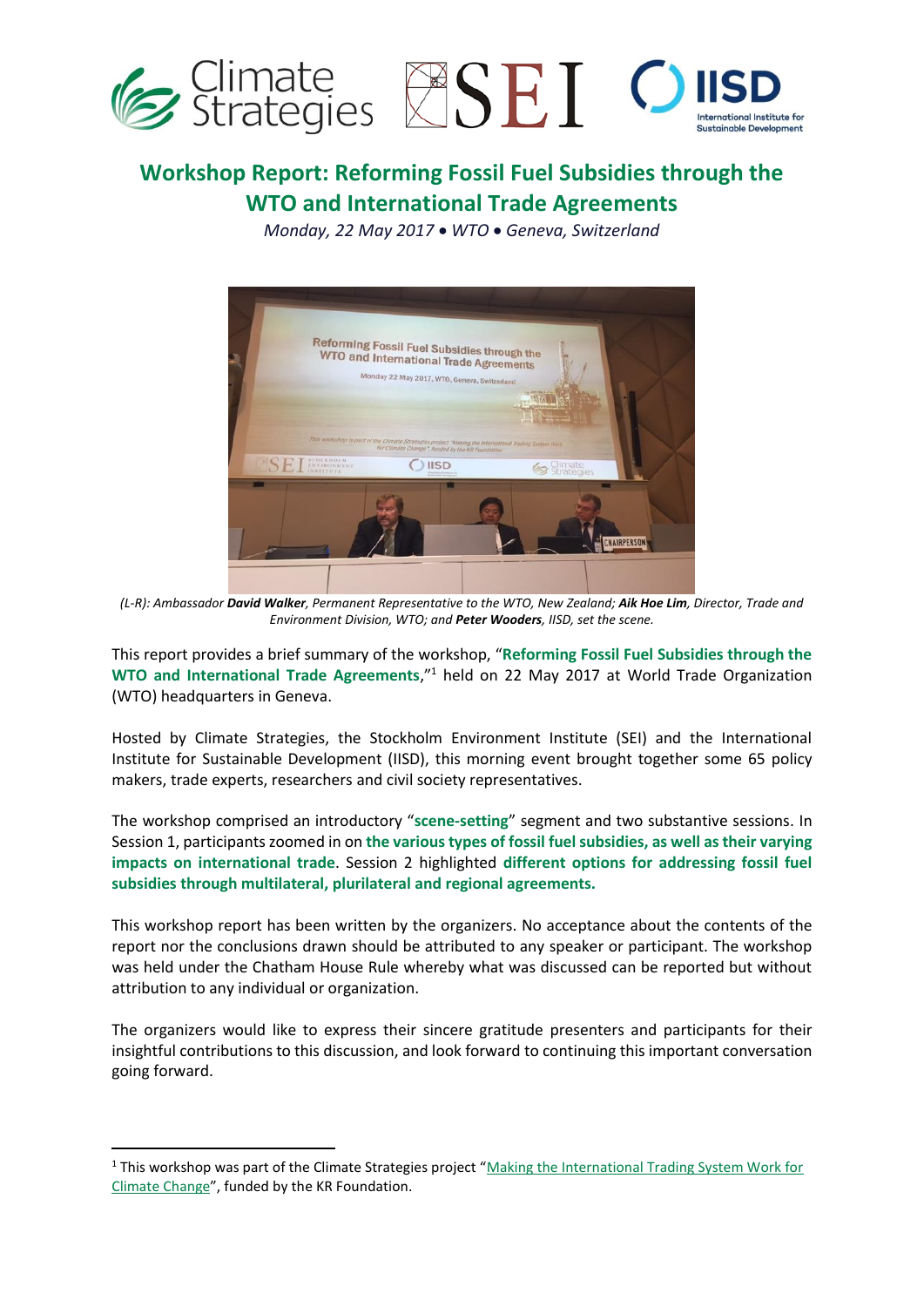



### **Scene-Setting**

**Peter Wooders**, IISD (on behalf of the organizers) and invited guests Ambassador **David Walker**, Permanent Representative to the WTO, New Zealand and **Aik Hoe Lim,** Director, Trade and Environment Division, WTO provided scene-setting remarks.

Speakers highlighted, among other issues, the rationale for fossil fuel subsidy reform (FFSR); ongoing international and national reform efforts; the need for the WTO and the international trade community to play a significant role within reform efforts; transparency as a very good place to start, and the potential of the WTO's Trade Policy Review Mechanism (TPRM) for highlighting the scale of the problem; free trade agreements as an excellent platform to progress FFSR objectives; and the relationship between fossil fuel subsidies and the WTO's 1994 Agreement on Subsidies and Countervailing Measures (ASCM), and discussions in the Committee on Trade and Environment (CTE).

**The Rationale for FFSR:** Speakers described fossil fuel subsidies as a missing piece of the climate change puzzle; highlighted significant potential fiscal, trade, environmental and energy benefits from international reform of fossil fuel subsidies; and noted that resources from fossil fuel subsidies could be redirected towards meeting the Sustainable Development Goals (SDGs).

**Ongoing Reform Efforts:** Presenters highlighted increasing recognition of the potential of FFSR both in many countries' national policies and in international forums and processes, including the Group of 20 (G20), the Asia-Pacific Economic Cooperation (APEC) forum, the SDGs, and the United Nations Framework Convention on Climate Change (UNFCCC).

Encouraging recent examples from Indonesia and India, where FFSR has freed up some US\$15 billion in each country, were discussed. Speakers also noted efforts of the Friends of Fossil Fuel Subsidy Reform (FFFSR) to encourage the G20 and APEC to go beyond current FFSR commitments, including by promoting a phase-out date of 2025.

**Fossil Fuel Subsidies and the ASCM:** Presenters highlighted relevant characteristics of the ASCM for the FFSR debate, including that the Agreement's coverage is limited to measures that meet its definition of "subsidy"; and the importance of bearing in mind the Agreement's "specificity" requirement. It was noted that the ASCM was designed to remedy unfair trade practices; not to address environmental externalities and that its application to fossil fuel subsidies remains untested.

**Fossil Fuel Subsidies and the CTE:** It was highlighted that the CTE has seen several interventions on fossil fuel subsidies, including from the Friends of Fossil Fuel Subsidy Reform group. Various organizations have also presented data during CTE meetings.

Speakers commented that, compared to the ASCM, the CTE's approach to fossil fuel subsidies takes more of an environmental externality perspective, and noted that the Committee tends to look for "win-win-win solutions" that provide environment and development benefits by removing trade restrictions. Some parallels between discussions on FFSR and the CTE's discussions on fisheries subsidies in the 1990s were noted.

Speakers said that while there has recently been more interest in discussing fossil fuel subsidies in the CTE, there remain divergent views about the Committee's mandate in this regard. Participants were invited to consider whether there could be a convergence of views. In this context, the importance of more knowledge of fossil fuel subsidies and their trade impacts was underlined.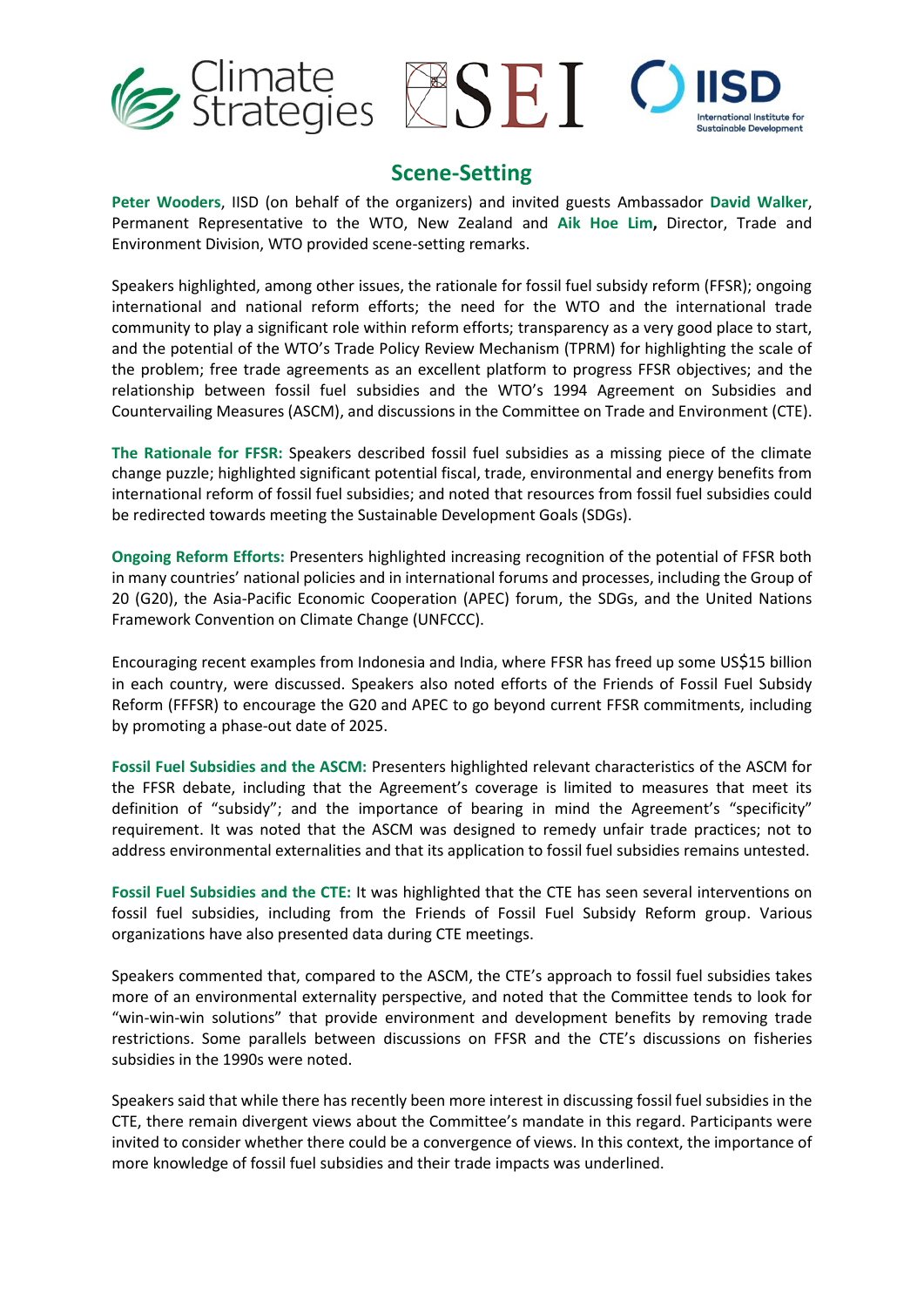

## **Session 1: Disentangling Fossil Fuel Subsidies and their Trade Effects**

This session heard presentations from **Ivetta Gerasimchuk**, IISD and **Ron Steenblik**, Organisation for Economic Co-operation and Development (OECD). It was moderated by **Henry Derwent**, Climate Strategies. Participants discussed the definition, size and scope of fossil fuel subsidies, as well as the climate and trade effects of such measures.

**Definition:** It was noted that in general terms, a subsidy is a policy that reduces the cost of production or the price for consumers. Nevertheless, the word "subsidy" can mean different things depending on the angle taken. Both the OECD and IISD's Global Subsidies Initiative (GSI) draw on the ASCM definition.

**Size:** Annual expenditure on fossil fuel subsidies has been [estimated](http://www.iea.org/statistics/resources/energysubsidies/) at US\$320 billion for consumers in developing and emerging countries in 2015, an[d at US\\$100 billion](http://www.iisd.org/gsi/fossil-fuel-subsidies/fossil-fuels-what-cost) for producer subsidies. While this approach was not pursued during the workshop, it was pointed out that the International Monetary Fund [estimates](https://www.imf.org/external/pubs/ft/wp/2015/wp15105.pdf) subsidies at US\$5.3 trillion if externalities such as adverse impacts on factors such as health, climate and congestion are considered.

Although fossil fuel subsidy figures have recently dropped as a result of low oil prices, speakers underlined that they remain "much greater" than renewable energy subsidies and carbon tax revenues, and stressed that there is a need to enhance awareness in the international trade community of the scale and impacts of these subsidies.

**Scope:** speakers identified several different types of measures that can be categorized as "fossil fuel subsidies". Regulated energy prices (induced transfers) and tax breaks account for the bulk of these. Figure 1 offers an overview.

|  | <b>Fossil-fuel Consumption</b><br><b>Subsidies</b>                                                              | <b>Fossil-Fuel Production</b><br><b>Subsidies</b>                                        |
|--|-----------------------------------------------------------------------------------------------------------------|------------------------------------------------------------------------------------------|
|  | Fossil fuels exempt from social cost of externalities (non-internalized<br>externalities).                      |                                                                                          |
|  | Fossil fuels sold below regional or<br>international tax levels.                                                | Government tax and regulation<br>levels below regional or<br>international levels.       |
|  | Fossil fuels exempt from VAT, GST<br>and carbon taxes                                                           | Government revenue forgone<br>(reduced and exempt tax rates).                            |
|  |                                                                                                                 | Government provided or purchased<br>goods and services (above or below<br>market rates). |
|  | Fossil fuels sold below the cost of<br>production, imports and<br>international benchmark price to<br>consumers | Direct transfers or potential direct<br>transfers of funds to producers.                 |
|  |                                                                                                                 | Income or price support (above<br>market rate prices for producers).                     |

Sources: updated from GSI (2014)

*Figure 1. Source: Ivetta Gerasimchuk, Global Subsidies Initiative/IISD*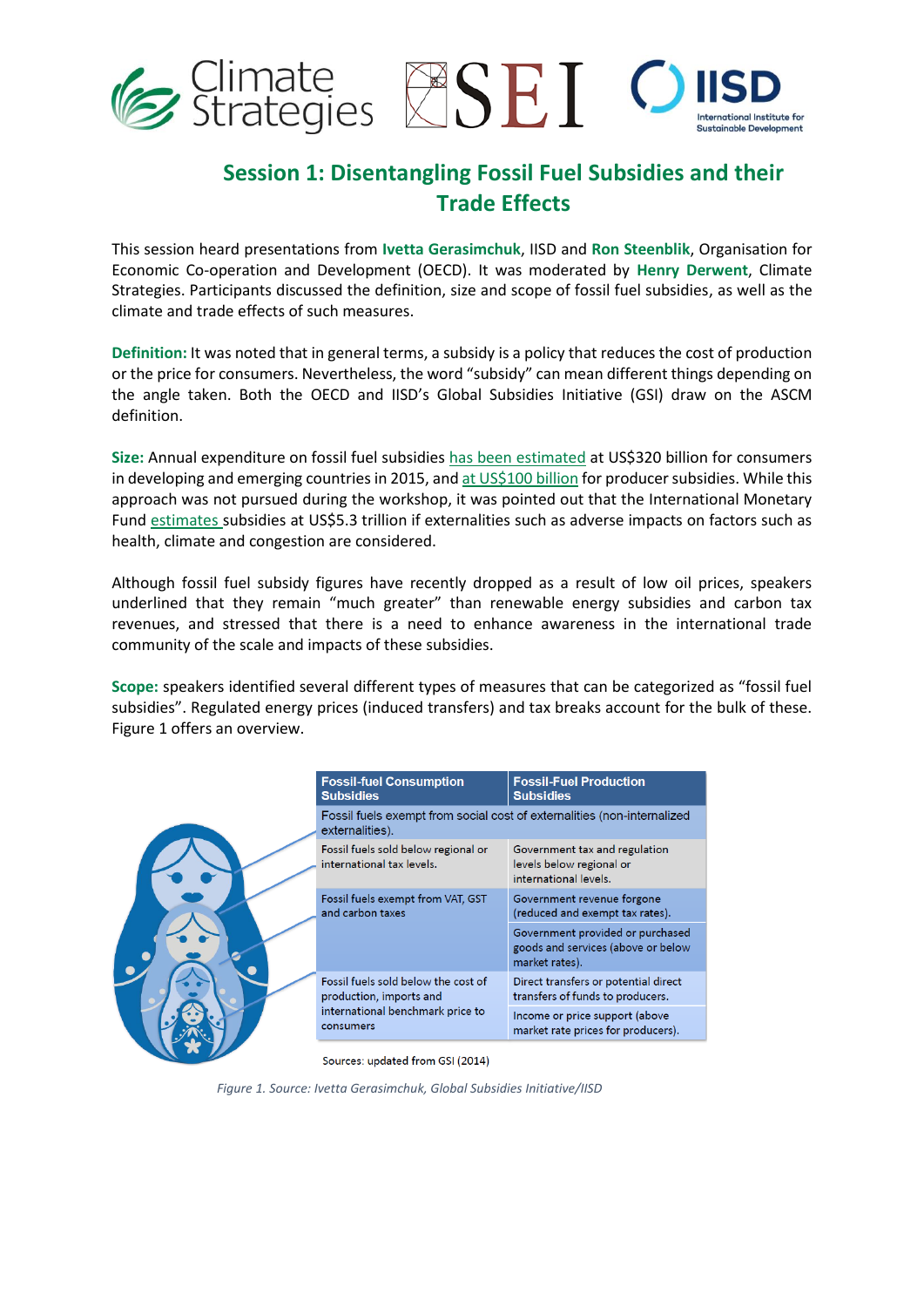

**Climate Effects:** describing such emissions as a "negative carbon tax", speakers highlighted that FFSR could reduce greenhouse gas emissions in the order of 10% globally (Nordic Council of Ministers, 2015). They warned against making assumptions about the environmental harm of subsidies based on fuel carbon content only. For instance, since coal is subsidized the least, the benefits of removing coal subsidies are not necessarily greater than those from removing oil and gas subsidies.

**Trade Effects:** Speakers noted that the WTO is likely to be most interested in fossil fuel subsidies with trade impacts. A distinction was drawn between the trade effects of fossil fuel production subsidies, and fossil fuel consumption subsidies.

Regarding **subsidies for fossil fuel production,** it was noted that while the WTO framework is mostly concerned with these subsidies, analysts are only starting to examine their trade effects. Speakers noted that, domestically, some of the subsidies may simply be enriching existing producers, but not materially changing their output levels. However, others may be affecting the rate and timing of development of new fields, as recent reports by **SEI** and [GSI and Overseas Development Institute](http://www.iisd.org/library/zombie-energy-climate-benefits-ending-subsidies-fossil-fuel-production) show. The combined effect of production subsidies globally is likely bringing forward production and changing its geographical distribution. Extra production may also end up depressing prices and thus boosting consumption.

Regarding **subsidies for fossil fuel consumption,** it was highlighted that the effects of under-pricing energy increases consumption in the countries in which it occurs. Speakers noted possible trade effects of such measures include:

- To increase imports of the subsidized product, or to reduce the country's capacity to export that product;
- By driving up demand globally, prices in countries that do not interfere in final prices (except through taxation) may experience prices higher than in the absence of other countries' consumption subsidies;
- Markets for other (energy-intensive) products may be affected, such as fertilizers, petrochemicals and aluminium; and
- Markets for renewable energy, electrified transport, goods and services related to improving energy efficiency may also be affected. These effects are amplified by the generally higher import tariffs charged on renewable energy.

### **Discussion:**

Points raised in the ensuing discussion included the following:

- Some fossil fuel subsidies have not been reviewed for long periods, even "for 100 years";
- Germany as an example of a country where production subsidies have been progressively phased out since the 1990s, with ensuing environmental benefits;
- Experiences with the G20 and APEC peer review processes, including that:
	- o countries have much discretion to interpret terms and commitments in a way that best fits their objectives;
	- o under their respective peer review processes, the term "inefficient" is undefined under the G20 and contingent on the absence of targeting under APEC;
	- o countries have nevertheless submitted information on their fossil fuel subsidies; and
	- $\circ$  sub-national subsidies have not been considered under the G20 and APEC peer review processes.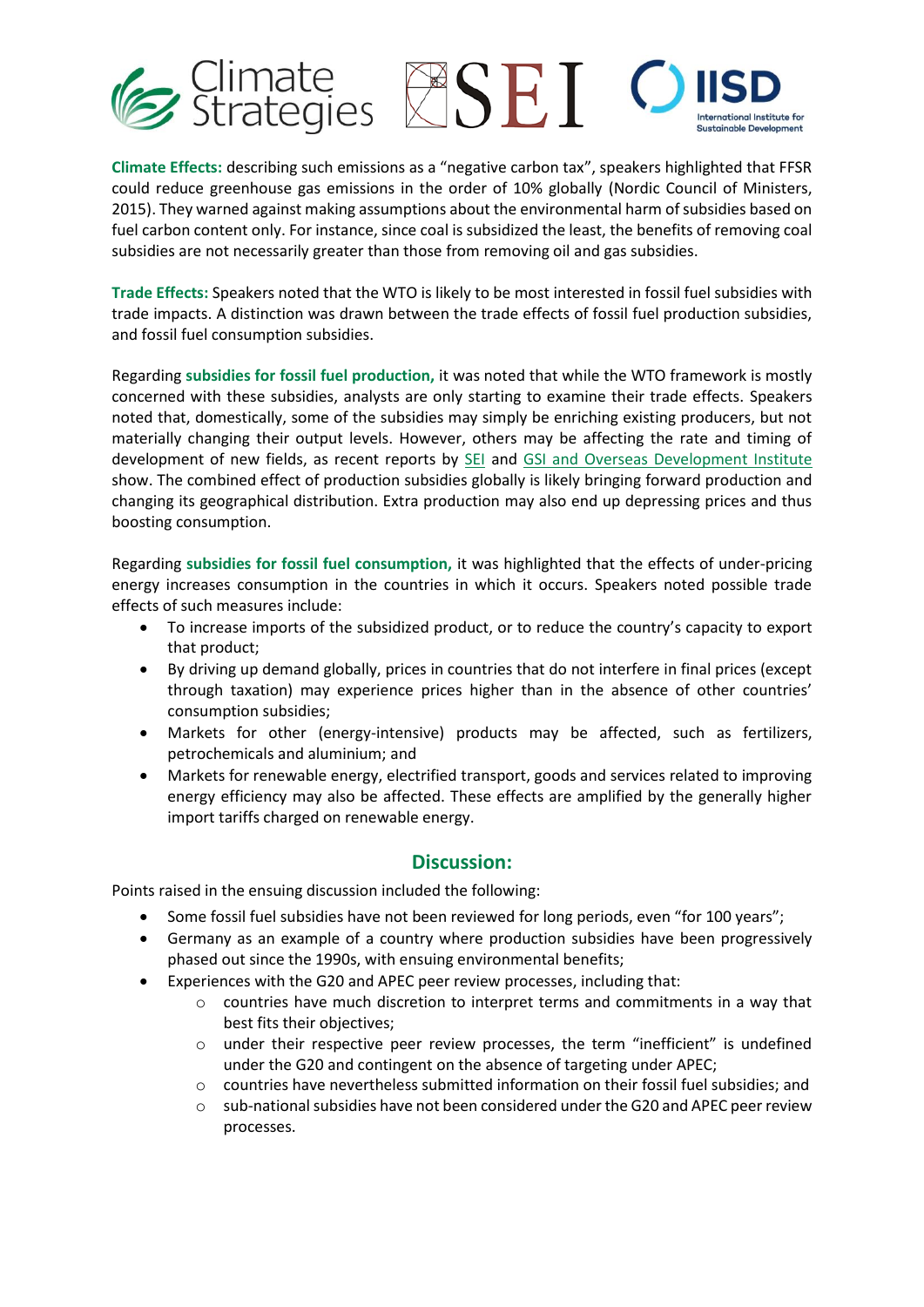

- The CTE's mandate to discuss fossil fuel subsidies may not differ greatly from its mandate to consider fisheries subsidies, which it began doing in the 1990s;
- The effects of low oil prices on transport could be considered by the International Transport Forum at the OECD;
- International organizations and think tanks could help to improve our understanding of the trade effects of different fossil fuel production subsidies, for example through improved modeling on measuring the subsidy-equivalent values of credit-related support; and
- The need to improve coordination on subsidy quantification to avoid unnecessary duplication.

## **Session 2: Fossil Fuel Subsidies and International Trade Agreements: Issues, Options and Avenues to Move Forward**

This session heard presentations from **Harro van Asselt**, SEI; **Mark Halle**, IISD; and **Christoph Bellman**, International Centre for Trade and Sustainable Development (ICTSD). **Susanne Dröge**, Stiftung Wissenschaft und Politik, moderated. Participants discussed, *inter alia*: the rationale for considering fossil fuel subsidies at the WTO; possible avenues for addressing FFSR through the WTO and regional trade agreements (RTAs); and challenges and opportunities in this regard. In the discussion, participants considered further avenues for addressing FFSR and concerns related to ensuring energy access for the poor.

**The Rationale for Considering Fossil Fuel Subsidies at the WTO:** Among reasons to address fossil fuel subsidies at the WTO, speakers highlighted: the WTO as an important engine to promote sustainable development; that if we want to address sustainable development we need to address fossil fuel subsidies; SDGs 12 (Responsible consumption and production) and 17 (Strengthen the means of implementation and revitalize the global partnership for sustainable development); the WTO's wide and comprehensive membership; the organization's key role in promoting subsidies rules and disciplines through the ASCM; and the trade impacts of certain fossil fuel subsidies.

As precedent, speakers highlighted that fossil fuel subsidies are addressed in the recent EU-Singapore Free Trade Agreement (Art. 13.11.3); while the Trans-Pacific Partnership addresses fishing subsidies (Art 20.16.5). It was noted that 22% of total fisheries subsidies are provided for fuel used by fishing vessels, although the Partnership does not cover fuel emissions as such.

Speakers also underscored that the question is not, which one international institution should tackle fossil fuel subsidies, but how can they work together in concert.

**Possible Avenues:** Presenters identified a range of possible substantive options, venues and forms through which fossil fuel subsidies could be addressed.

Among possible **substantive options**, they highlighted:

- **Subsidy Type**, e.g. distinguishing subsidies on the basis of: fuel (oil, coal, gas); whether they are provided to producers or consumers; effects (such as on trade or climate change); or a "negative list" developed under the auspices of the WTO;
- **Transparency**, e.g.: strengthened notification requirements; issuing templates or guidance on identification and measurement of subsidies; and capacity-building for measuring and reporting subsidies;
- **Effects of Subsidy Reform**, e.g.: through reference to impacts on affected communities; and safety net provisions; and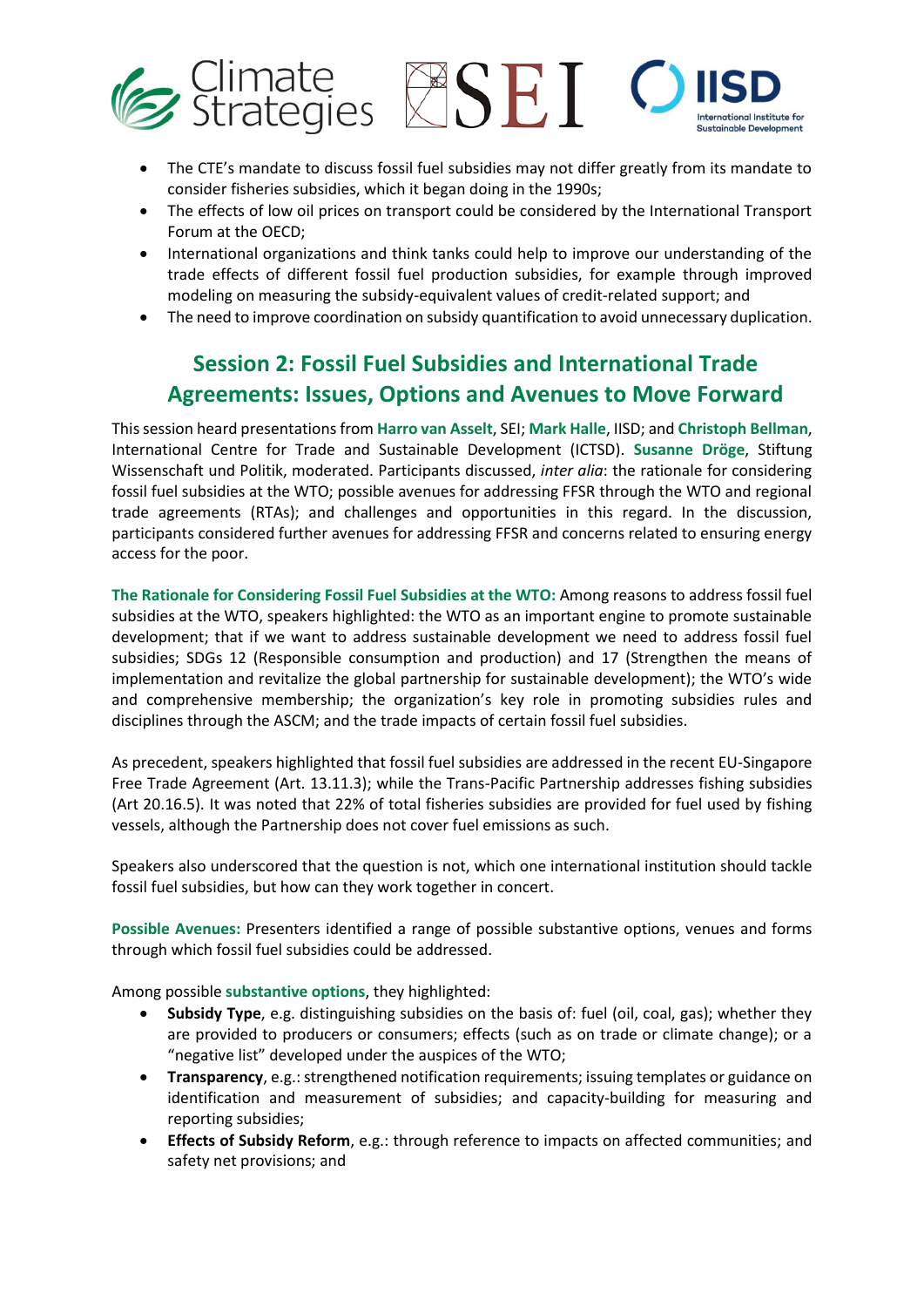

• **Flexibility in Implementation,** e.g.: with regard to timing, or for certain countries such as least developed countries (LDCs).

Among possible trade **venues** for addressing fossil fuel subsidies, speakers identified:

- **Within the WTO:** the SCM Committee, the TPRM, the CTE, and the Ministerial Conference or General Council.
- **Outside the WTO:** plurilateral trade agreements and RTAs.

Among different **forms** this approach could take, speakers identified: **a new agreement, an amendment, an authoritative interpretation and a political declaration.**

Options were plotted on two dimensions: level of specificity and how legally binding they would be (Figure 2).



*Figure 2. Source: Harro van Asselt, SEI*

Among ways to put FFSR on the agenda in the short-term, speakers highlighted**: a political declaration; strengthened notification; commitments to technical cooperation and capacity building; and a plurilateral agreement among WTO members.** 

**Enhanced transparency,** including through non-governmental submissions, was identified as a key means to achieve progress while avoiding the complexities of negotiated solutions and disputed settlement. Speakers stressed the need to ensure that neither calls for more data nor long discussions around defining terms would be used to stall international discussions.

Presenters acknowledged that any options would need to be taken up by WTO Members and emphasized their readiness to support this process.

**Challenges and Opportunities:** Among challenges for moving this issue forward, speakers highlighted: achieving consensus at the WTO, including agreeing on definitions; current political obstacles facing RTAs such as concluding the Transatlantic Trade and Investment Partnership; ensuring support from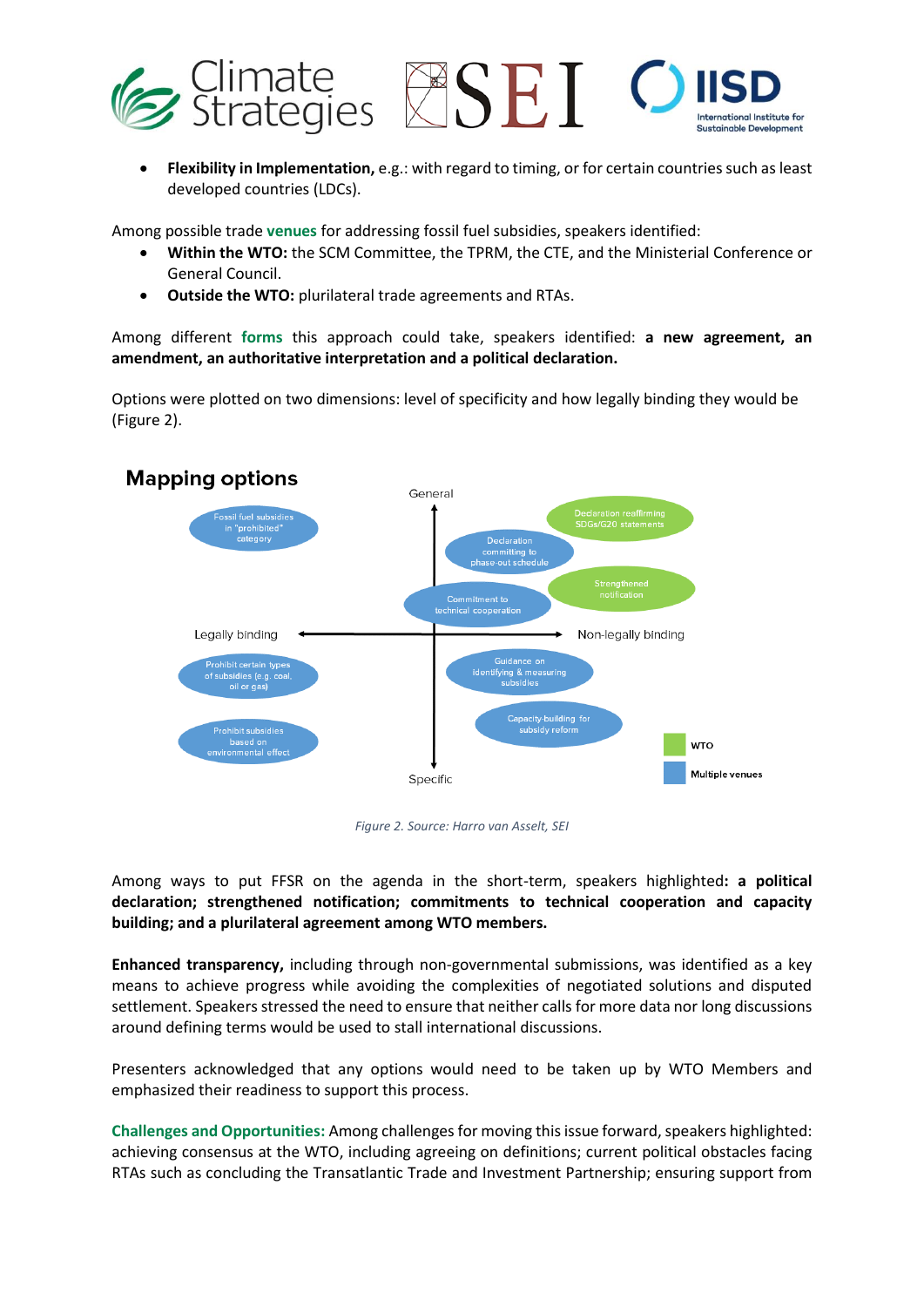

a critical mass of countries and avoiding the "free rider problem"; proving injury under the ASCM; and the difficulty of introducing new disciplines within the WTO.

Speakers also cautioned against overemphasizing similarities between debates on FFSR and fisheries subsidies reform, noting that negotiations on the latter are ongoing, and underscoring that we do not yet know whether fisheries subsidies reform will be a success story.

On ways forward, speakers suggested that agreement on flexibility or a carve-out for certain countries could help ensure more widespread support for negotiations. They noted existing disciplines could be adjusted, for instance by broadening discussions to also include clean energy – some sort of Energy Sector Agreement, noting that the OECD has hosted discussions for the Steel and Shipping sectors –, including safe harbor exceptions. They also emphasized the need to understand what prevents countries from implementing first-best policies.

Presenters also raised the possibility of redirecting the WTO's overall approach to ensure compatibility with the 2030 Agenda for Sustainable Development, the Addis Ababa Action Agenda on financing for development; and the Paris Agreement on climate change. One speaker concluded that if trade is indeed at the service of sustainable development as the preamble of the Agreement Establishing the WTO and SDGs imply, then the trading system would look very different.

### **Discussion:**

Interventions centered on: further avenues for addressing FFSR; and how to ensure that the energy access needs of the poor are met.

#### **Further Avenues for Addressing FFSR:**

- **Within existing WTO rules and structure**, e.g.:
	- o Research: Members could direct the Economic Research and Statistics Division to conduct research into the impact of FFS on trade and investment, perhaps in cooperation with the IEA;
	- o Plurilateral: Introduction of pledge, report and review of non-binding, nonnegotiated, country-driven pledges. Members would agree to report to a common template and undergo regular review, and could also agree on reporting their fossil fuel subsidies in the context of Trade Policy Reviews;
	- o Plurilateral: Members could negotiate an agreement to reduce or eliminate fossil fuel subsidies by a negotiated amount and agreed timetable. The parallel was drawn with the Environmental Goods Agreement. Members went forward negotiating that agreement without defining what an environmental good was. A similar approach to fossil fuel subsidies could be adopted for fossil fuel subsidies.
	- o Negotiated understanding: Members could agree that fossil fuel subsidies are covered by the ASCM, and part of the CTE mandate, through a negotiated declaration comparable to the Declaration on the TRIPS Agreement and Public Health.
- **By changing existing WTO rules**, e.g.:
	- o "Specificity" and "actionability" could be redefined to make them more appropriate for considering environmentally harmful subsidies;
	- o Rules could consider trade impacts on "unlike" goods.
- **Through RTAs**:
	- o As a means to pilot and build experience;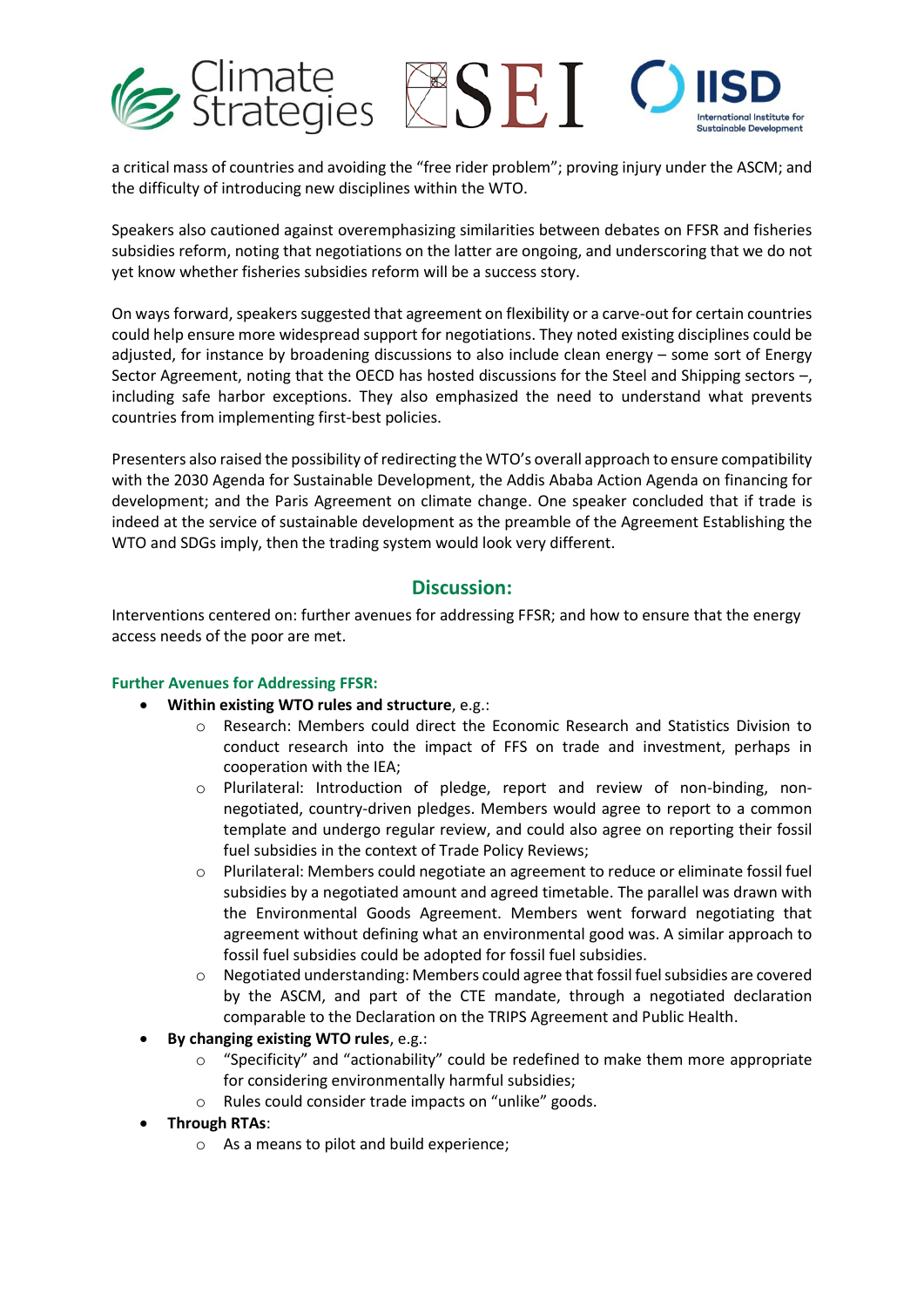

- o Such agreements can both address fossil fuel subsidies and simultaneously facilitate trade in sustainable energy;
- o A disadvantage may be that smaller trading nations are treated less favourably;
- o Institutional mechanisms could be considered to keep the topic on countries' agendas and ensure follow-up.
- **Outside the international trading system**:
	- UNFCCC: bringing FFSR to the fore in the Nationally Determined Contribution (NDC) submission process;
	- o The High-Level Political Forum on Sustainable Development and its review of the SDGs;
	- $\circ$  It was noted that the OECD has been a negotiating forum for subsidy disciplines for steel and shipping.
- **Domestically**:
	- o It was noted that subsidy reform starts at home, and that international trade agreements can catch up with realities and consolidate reforms;
	- o Individual country leadership can help bring issues to the fore internationally.

#### **Concerns About Energy Access and Meeting the Needs of the Poor:**

Interventions highlighted that: 1.2 billion people globally are without access to electricity; ensuring their energy access is a priority; and ending fossil fuel subsidies may make this more difficult for the poorest. Concerns that FFSR will blunt developing countries' competitiveness were raised. Others cite[d research by the International Monetary Fu](https://www.imf.org/external/pubs/ft/wp/2015/wp15250.pdf)nd, which suggests fossil fuel subsidies do not always target the poor effectively.

Participants highlighted, *inter alia*, the need:

- To bring in voices from the developing world when this issue is discussed, as it concerns global rule making;
- To consider what alternative approaches are available and which works best, subsidies being "one of the tools in the policy toolbox";
- For targeted measures, e.g. involving compensation or ensuring alternative access, to ensure the poor do not suffer from reforms;
- To consider carve-outs for developing countries from the outset, as well as provisions encouraging countries to adopt flanking measures to manage the effects of FFSR, with regional trade agreements representing a possible avenue to pilot these; and
- For more research and dissemination of information on specific subsidy reform efforts that have worked; and on those that have not, in different country contexts. [IISD's case studies](https://www.iisd.org/gsi/fossil-fuel-subsidies/case-studies-lessons-learned-attempts-reform-fossil-fuel-subsidies) on FFSR lessons learned, and a [Nordic Council of Ministers' report](https://norden.diva-portal.org/smash/get/diva2:1094676/FULLTEXT02.pdf) on switching from fossil fuel subsidies to renewable energy, were highlighted as relevant resources.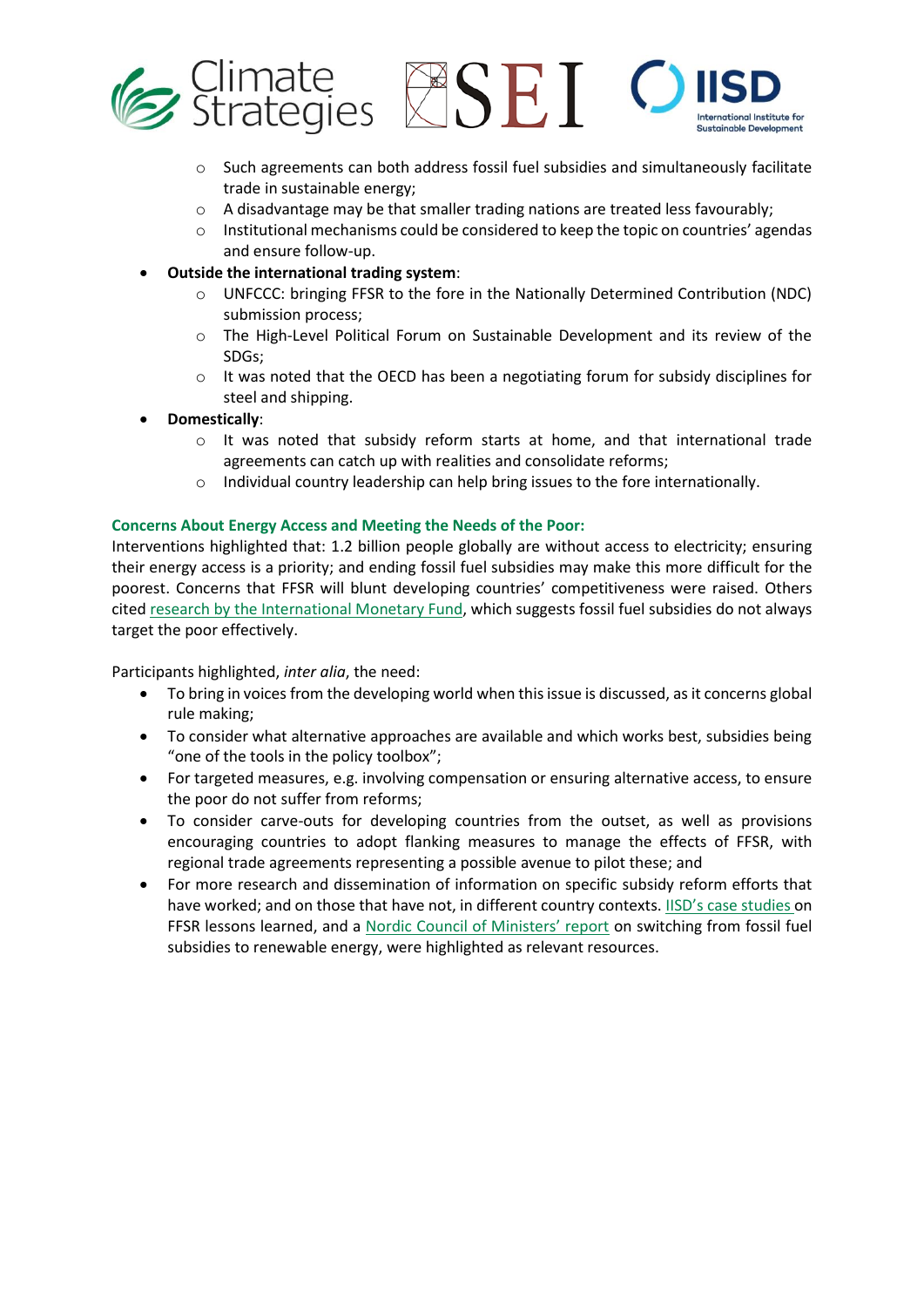

### **Further Reading**

- Burniaux, J.-M., Chateau, J. and Sauvage, J. (2011). *[The Trade Effects of Phasing Out Fossil-Fuel](http://www.oecd.org/officialdocuments/publicdisplaydocumentpdf/?cote=COM/TAD/ENV/JWPTE(2010)52/FINAL&docLanguage=En)  [Consumption Subsidies](http://www.oecd.org/officialdocuments/publicdisplaydocumentpdf/?cote=COM/TAD/ENV/JWPTE(2010)52/FINAL&docLanguage=En)*. Paris: OECD.
- Casier, L., Fraser, R., Halle, M. and Wolfe, R. (2014*). [Shining a Light on Fossil Fuel Subsidies at the WTO:](http://www.iisd.org/sites/default/files/publications/fossil_fuel_subsidies_WTO.pdf)  [How NGOs can Contribute to WTO Notification and Surveillance](http://www.iisd.org/sites/default/files/publications/fossil_fuel_subsidies_WTO.pdf)*. Geneva: GSI.
- Coady, D., Flamini, V. and Sears, L. (2015). *[The Unequal Benefits of Fuel Subsidies Revisited: Evidence](https://www.imf.org/external/pubs/ft/wp/2015/wp15250.pdf)  [for Developing Countries](https://www.imf.org/external/pubs/ft/wp/2015/wp15250.pdf)*. Washington, DC: International Monetary Fund.
- Coady, D., Parry, I., Sears, L. and Shang, B. (2015). *[How Large are Global Energy Subsidies?](https://www.imf.org/external/pubs/ft/wp/2015/wp15105.pdf)* Washington, DC: International Monetary Fund.
- Erickson, P., Down, A., Lazarus, M. and Koplow, D. (2017). *[Effect of Government Subsidies for Upstream](http://sei-us.org/Publications_PDF/SEI-WP-2017-02-US-oil-and-gas-production-subsidies.pdf)  [Oil Infrastructure on U.S. Oil Production and Global CO](http://sei-us.org/Publications_PDF/SEI-WP-2017-02-US-oil-and-gas-production-subsidies.pdf)<sup>2</sup> Emissions*. Seattle, WA: Stockholm Environment Institute.

Espa, I. and Rolland, S.E. (2015). *[Subsidies, Clean Energy, and Climate Change](http://www.iisd.org/sites/default/files/publications/fossil_fuel_subsidies_WTO.pdf)*. E15Initiative. Geneva: International Centre for Trade and Sustainable Development and World Economic Forum.

Global Subsidies Initiative (N.D.). *Fossil Fuels – [At What Cost?](http://www.iisd.org/gsi/fossil-fuel-subsidies/fossil-fuels-what-cost)*

- Global Subsidies Initiative (N.D.). *[Case Studies: Lessons Learned From Attempts to Reform Fossil-Fuel](https://www.iisd.org/gsi/fossil-fuel-subsidies/case-studies-lessons-learned-attempts-reform-fossil-fuel-subsidies) [Subsidies.](https://www.iisd.org/gsi/fossil-fuel-subsidies/case-studies-lessons-learned-attempts-reform-fossil-fuel-subsidies)*
- Gerasimchuk, I., Bassi, A.M., Dominguez Ordonez, C., Doukas, A., Merrill, L. and Whitley, S. (2017). *[Zombie Energy: Climate Benefits of Ending Subsidies to Fossil Fuel Production](http://www.iisd.org/library/zombie-energy-climate-benefits-ending-subsidies-fossil-fuel-production)*. Geneva and London: GSI and Overseas Development Institute.
- Lang, K., Wooders, P. and Kulovesi, K. (2010). *[Increasing the Momentum of Fossil-Fuel Subsidy Reform:](https://www.iisd.org/pdf/2010/increasing_momentum.pdf)  [A Roadmap for International Cooperation](https://www.iisd.org/pdf/2010/increasing_momentum.pdf)*. Geneva: IISD.
- Merrill, L., Bassi, A.M., Bridle, R. and Christensen, L.T. (2015). *[Tackling Fossil Fuel Subsidies and Climate](http://www.iisd.org/library/tackling-fossil-fuel-subsidies-and-climate-change) [Change: Levelling the Energy Playing Field](http://www.iisd.org/library/tackling-fossil-fuel-subsidies-and-climate-change)*. Copenhagen: Nordic Council of Ministers.
- Merrill, L., Bridle, R., Klimscheffskij, M., Tommila, P., Lontoh, L., Sharma, S., Touchette, Y., Gass, P., Gagnon-Lebrun, F., Sanchez, L., and Gerasimchuk, I. (2017). *[Making the Switch: From Fossil Fuel](http://norden.diva-portal.org/smash/record.jsf?pid=diva2%3A1094676&dswid=7463)  [Subsidies to Sustainable Energy.](http://norden.diva-portal.org/smash/record.jsf?pid=diva2%3A1094676&dswid=7463)* Copenhagen: Nordic Council of Ministers.
- Organisation for Economic Co-operation and Development (OECD) and International Energy Agency (IEA) (N.D). *[OECD-IEA Analysis of Fossil Fuels and Other Support](http://www.oecd.org/site/tadffss/)*.
- Van de Graaf, T. and van Asselt, H. (2017). [Introduction to the Special Issue: Energy Subsidies at the](https://link.springer.com/article/10.1007/s10784-017-9359-8)  [Intersection of Climate, Energy, and Trade Governance.](https://link.springer.com/article/10.1007/s10784-017-9359-8) *International Environmental Agreements: Politics, Law and Economics.*